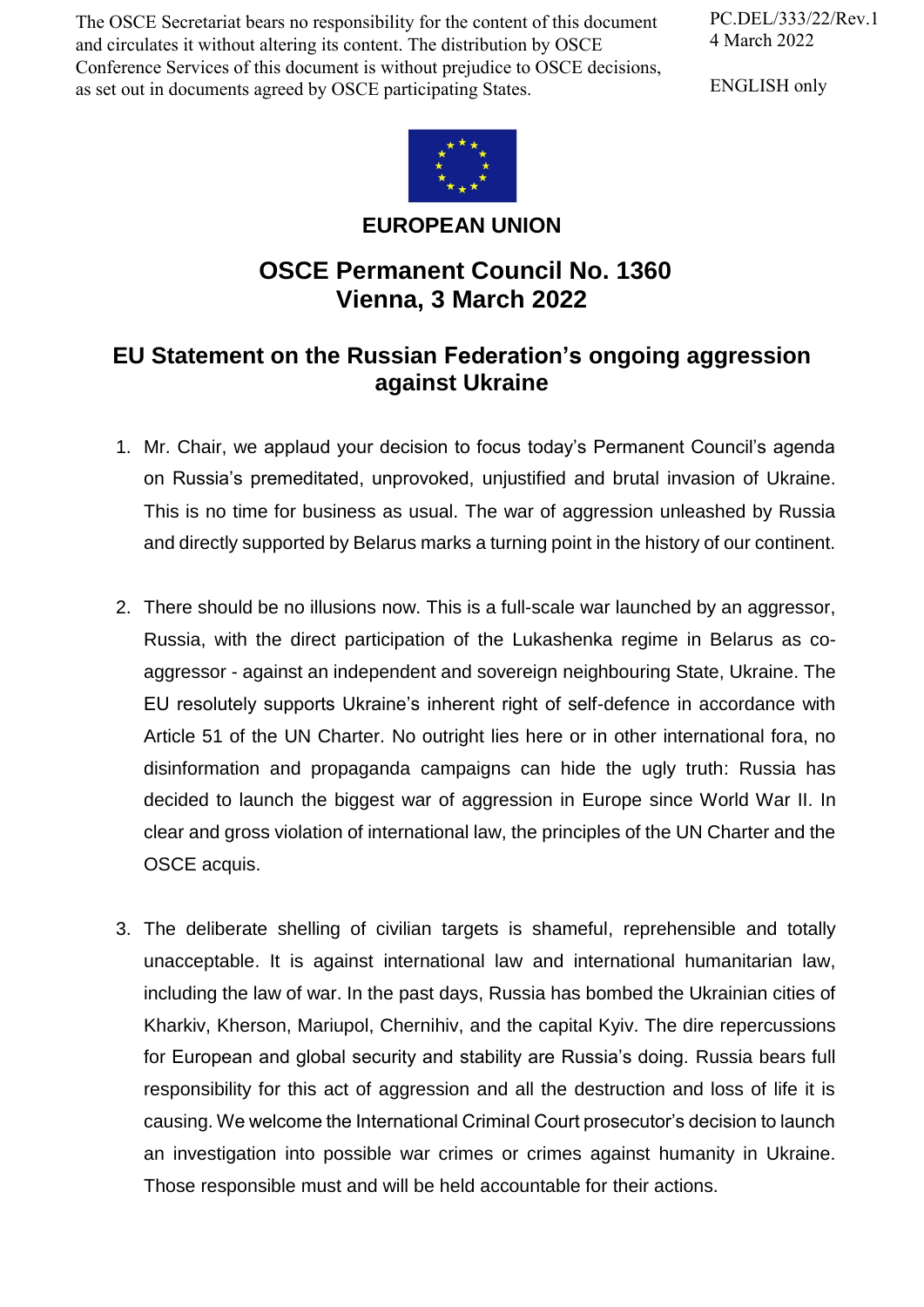- 4. Make no mistake: this is President Putin's war, regrettably actively supported by the Lukashenka regime in Belarus. The Kremlin´s propaganda and the creation of a fake alternative reality led Russia to war. Anti-war protests are being held in many cities across Russia. In total, more than 6,500 people have been detained at various antiwar protests since 24 February. Russian courts issue 5 to 30 days custody or large fines for the protesters. More than 1 million signatures have been collected so far for a petition to stop Putin's war. In a society, where the rights to freedom of expression and freedom of the media are repressed and any opposition is demonised as foreign, extremist and even terrorist, there is fear. But there is also courage to stand up against war. Despite Roskomnadzor's Orwellian demands to censor any reference to the war waged against Ukraine, truth must and will prevail.
- 5. We condemn the active involvement of the Lukashenka regime in the ongoing aggression against Ukraine and it will not go without a proper answer. The EU has repeatedly called on Belarus not to enable the Russian aggression and to abide by its international obligations. In vain. Not coincidentally, on 27 February, a mockery of a constitutional referendum was organised by the regime, against the backdrop of widespread human rights violations and brutal repression throughout Belarusian society and amid anti-war protests. The deletion of the reference to Belarus's nonnuclear status in Article 18 of the Constitution is yet another piece in the disturbing puzzle of the regime's escalatory and illegal actions.
- *6.* We demand that Russia immediately ceases its hostilities, unconditionally withdraws all forces and military equipment from the entire territory of Ukraine and fully respects Ukraine's territorial integrity, sovereignty and independence within its internationally recognised borders and territorial waters. Russia must respect international humanitarian law and the law of war and stop its attacks on densely populated areas and critical infrastructure. In this regard, we welcome the United Nations General Assembly resolution, adopted yesterday with an overwhelming majority, condemning the Russian aggression against Ukraine. We call on Russia to abandon its disinformation campaign and cyber-attacks. We categorically reject the Russian rhetoric hinting at a possible resort to the use of weapons of mass destruction.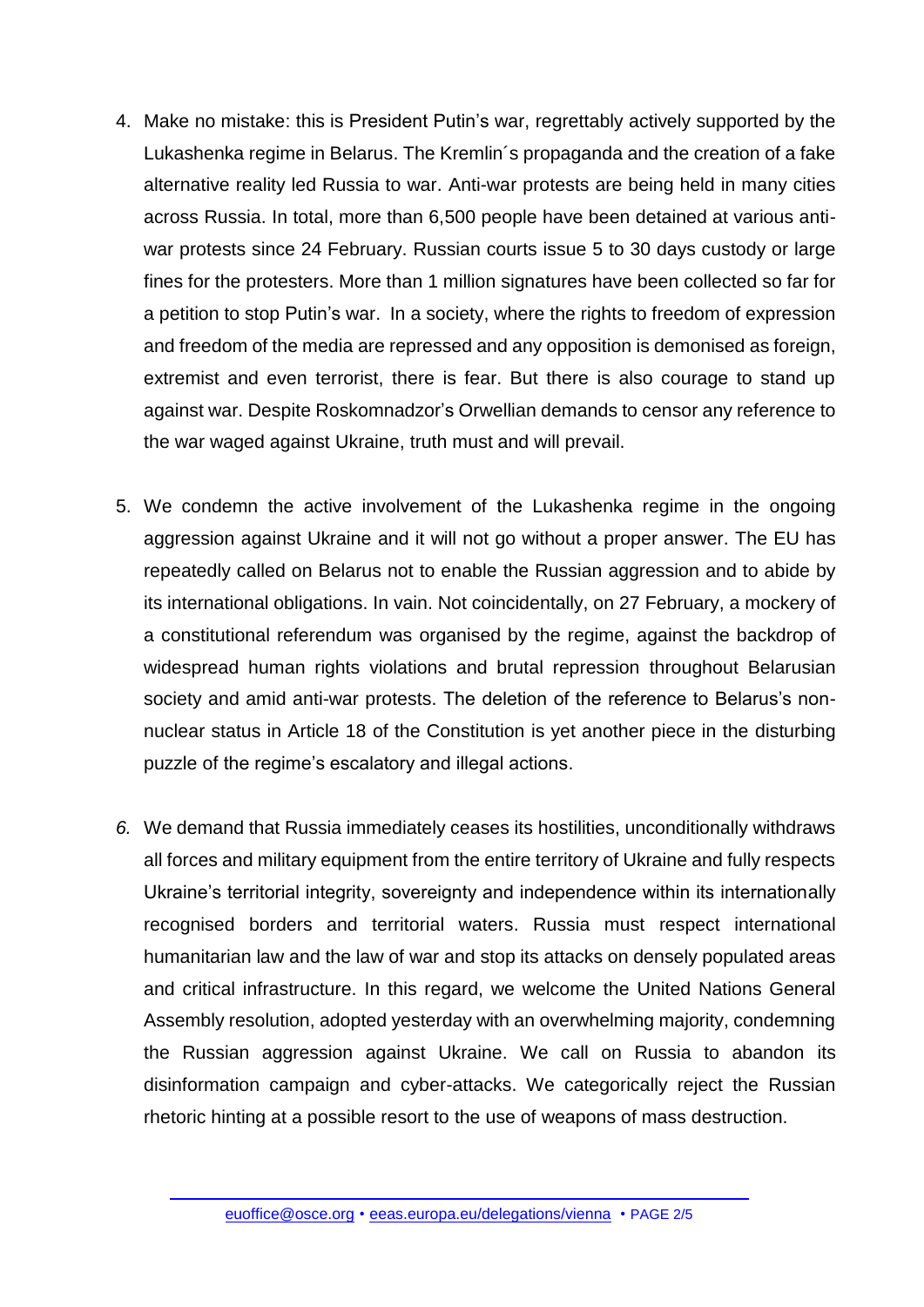- 7. Deploring the tragic loss of life and human suffering in Ukraine, the European Union stands in solidarity with all those whose lives have been affected by Putin's war and, especially, with those particularly vulnerable groups, like women, children and the elderly. Their rights must be upheld at all times, and accountability for any violation or abuse of these rights guaranteed. The UN High Commissioner for Human Rights confirmed on Monday that at least 102 civilians, including 7 children, have been killed, and 304 others injured in Ukraine since the beginning of the Russian hostilities, cautioning that the tally was likely a vast undercount. According to UNHCR, one million people have already fled the war in Ukraine seeking refuge in neighbouring countries. Since our last meeting took place, over 800,000 have crossed the shared border into Poland, Hungary, Slovakia, and Romania. The EU is working at all levels with EU Member States, Ukraine, and the Republic of Moldova to ensure that the safe arrival of third country nationals is facilitated.
- 8. The European Union reiterates its unwavering support for the independence, sovereignty and territorial integrity of Ukraine within its internationally recognised borders. We call on all countries not to recognise Russia's illegal annexation of the Crimean peninsula in 2014, as well as the two self-proclaimed separatist entities in Ukraine nor to facilitate or in any way assist them. The EU has reacted swiftly and forcefully to Russia's illegal, unjustified and reprehensible actions by adopting restrictive measures. In recent days, we have adopted, in close coordination with our partners and allies, further severe measures against key Russian institutions and banks, and the masterminds of this war, including President Putin. These include a ban on the overflight of EU airspace and on access to EU airports by Russian carriers of all kinds, and a ban on transactions with the Russian Central Bank. We will also step up our coordination against disinformation and other forms of hybrid warfare. The EU also agreed on a further package of individual and economic measures covering also Belarus to respond to the Russian unprovoked and unjustified military aggression against Ukraine, which Belarus enables. The EU further decided to provide Ukraine with urgent humanitarian assistance, as well as with equipment and supplies to the Ukrainian Armed Forces through the European Peace Facility.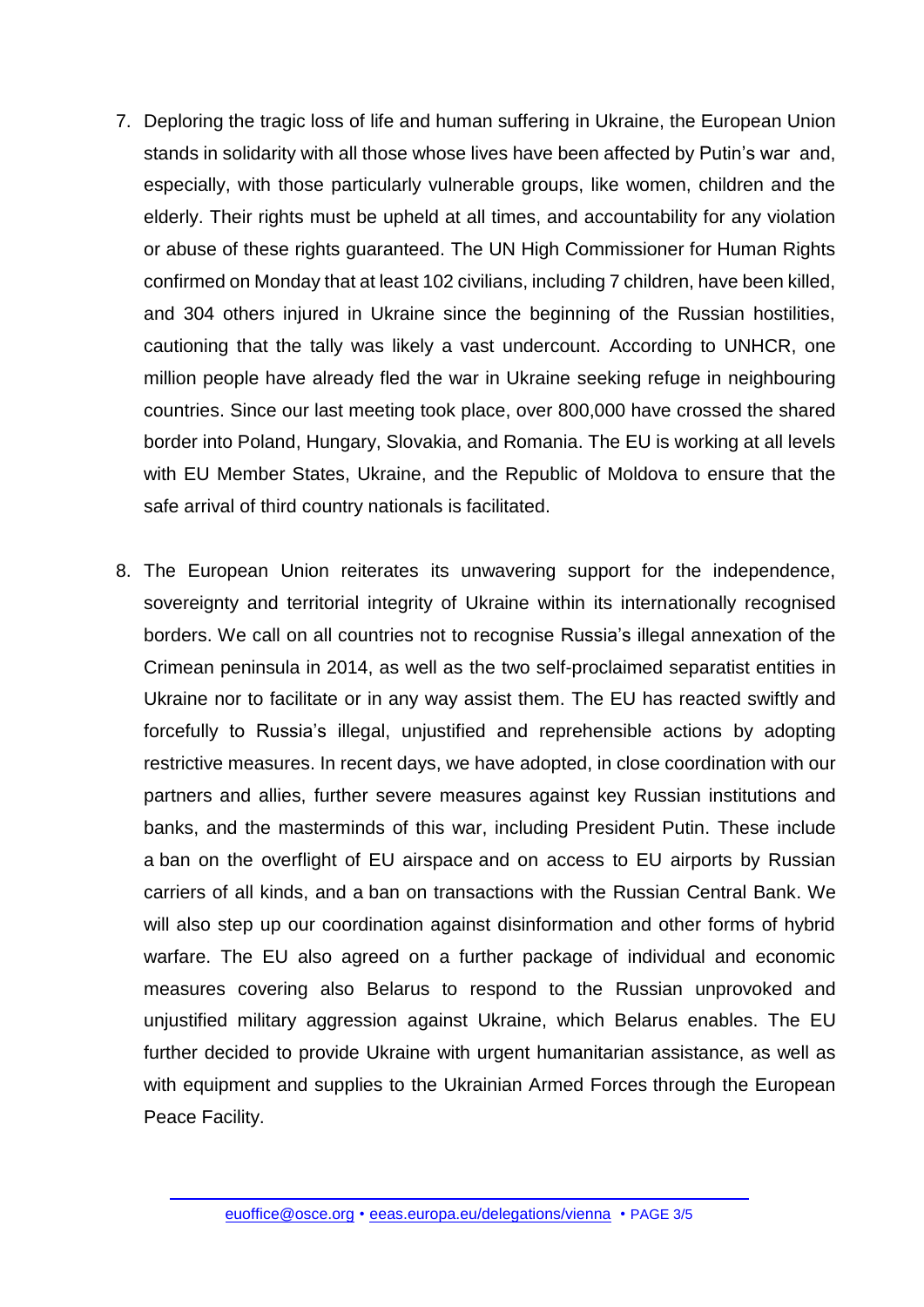- 9. In line with the OSCE's core principles, it is our strong belief that conflict must be resolved through dialogue and negotiations. Let there be no doubt. The democratic world will hold to account all those responsible for this war and all those who violate the law of war and international humanitarian law. The use of force and coercion to change borders has no place in the 21st century. The EU will continue to cooperate closely with neighbours, allies and partners and reiterates its unwavering support for, and commitment to, the sovereignty and territorial integrity of Georgia and of the Republic of Moldova.
- 10.Mr. Chair, the Ukrainian people have made the brave and free choice of liberty, democracy, and the rule of law. And today, they are resisting fiercely and heroically. They are defending their land and their dignity. Their freedom and their people. Their sovereignty, territorial integrity and independence. Their democracy. It is also the dignity, freedom, and democracy of the whole of Europe that is under attack and that they are defending. This is why the European Union sees it as its moral and political duty to rise to this historic challenge. To defend the rules-based international order. Defend international law and OSCE principles and commitments. The European Union will continue to stand united in its solidarity with Ukraine. We will continue to stand by the people of Ukraine and its democratically elected institutions and representatives. On the right side of history.
- 11.In conclusion, we would like to thank wholeheartedly the brave monitors of the OSCE Special Monitoring Mission in Ukraine that have been working under exceptionally harsh conditions in the last days, in particular the teams in the east and in Kyiv, which had to be evacuated under threatening circumstances. We mourn the death of a local employee of the SMM Team in Kharkiv. We call on Russia to ensure the safety and security of the SMM and to facilitate the unhindered evacuation of its remaining staff. We particularly thank the Secretary General and her team for their tireless efforts and for the coordination of the SMM personnel evacuation. Finally, we stand ready to support all efforts of the Chairmanship and the OSCE autonomous institutions and executive structures to undertake concrete actions as a matter of priority with regard to Russia's war against Ukraine in the context of the OSCE's comprehensive approach to security.